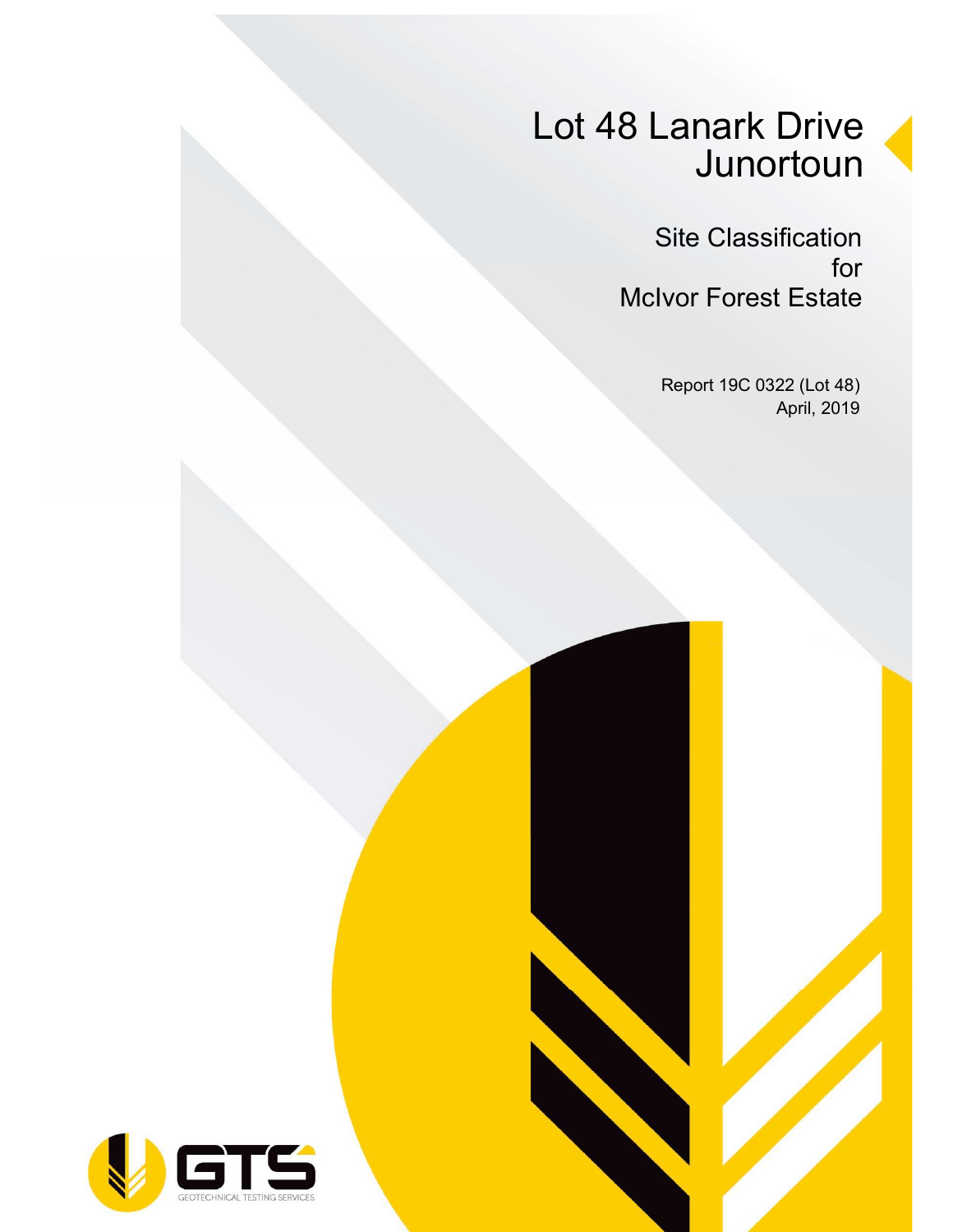

### Lot 48 Lanark Drive, Junortoun

### Site Classification for McIvor Forest Estate

Revision

| <b>Revision</b>   | Date      | <b>Authorised</b> |  |
|-------------------|-----------|-------------------|--|
| 19C 0322 (Lot 48) | 3/05/2019 | BAB               |  |

#### Distribution (this revision only)

| <b>Recipient</b>            | Format           | <b>Date</b> |
|-----------------------------|------------------|-------------|
| <b>GTSS</b>                 | On file          | 26/04/19    |
| <b>McIvor Forest Estate</b> | <b>Email PDF</b> | 26/04/19    |

Sandhurst Geotech Pty Ltd, Trading as Geotechnical Testing Services - Southern. ABN: 18 169 924 109 ACN: 169 924 109

Email: *info@gts.com.au;* Ph: 03 5441 4881; Fax: 03 5441 5089; Mail Address: PO Box 13, STRATHDALE, Vic, 3550 Offices: . La Trobe University Applied Science 2 Building 7 Sharon Street, Flora Hill, VIC 3550; . Shed 3, 140 Ogilvie Avenue, Echuca, VIC 3654,

Geotechnical Investigations . Contract Drilling . Land Capability Assessments . Contamination Assessments . Compaction Control Testing . On-site Wastewater Management • Site Classifications • Residential and Industrial • Soil, Concrete and Aggregate Testing Laboratories • Site Laboratory • Construction Material Testing Services • www.geotestsouthern.com.au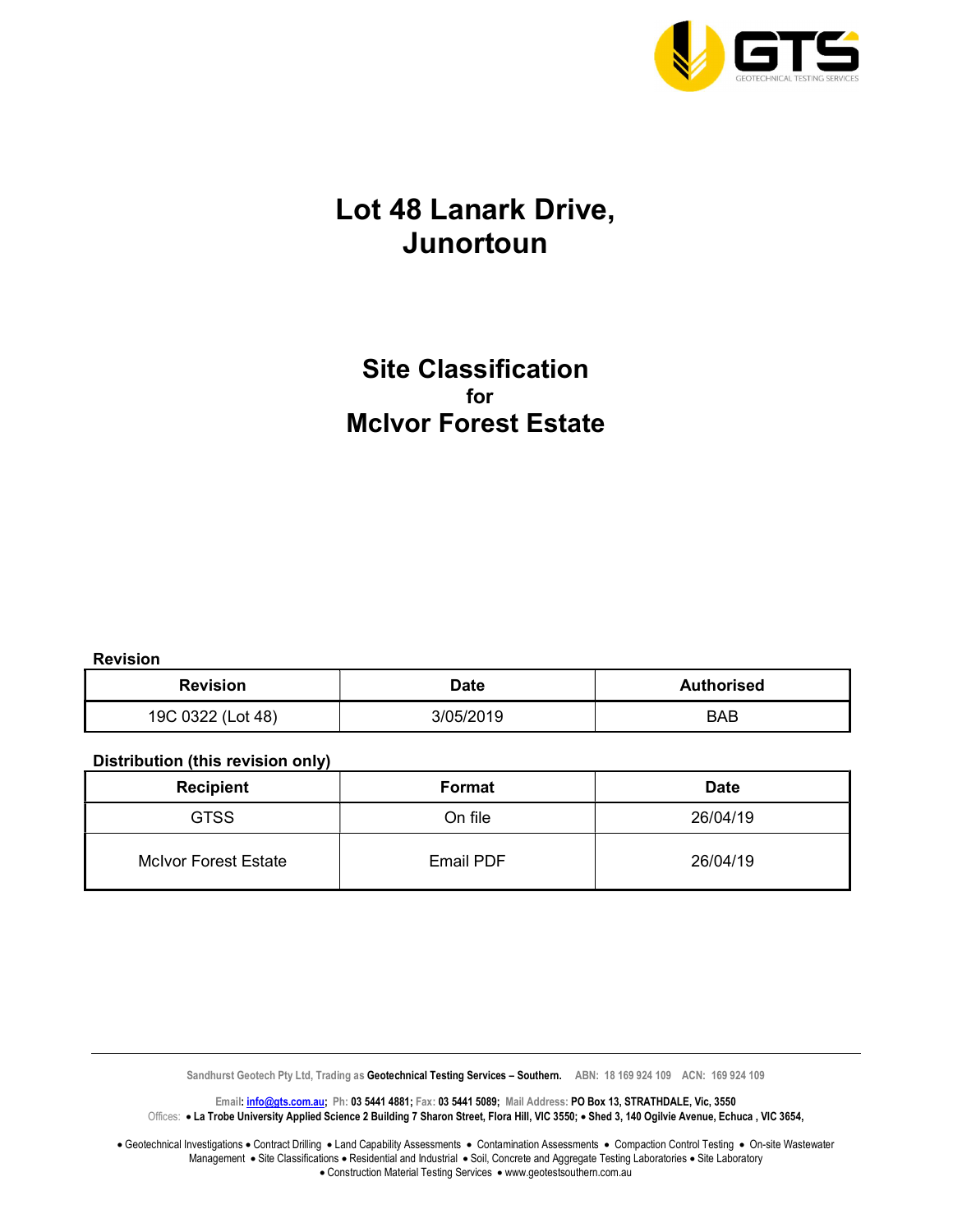#### 1 INTRODUCTION

McIvor Forest Estate commissioned Geotechnical Testing Services to conduct a geotechnical investigation for the proposed residential development located at Lot 48 Lanark Drive, Junortoun.

The investigation has been conducted for the purpose of assessing general subsurface conditions at the site and consequently assigning a Site Classification in accordance with AS2870 – 2011 "Residential Slabs and Footings".

#### 2 INVESTIGATION

The investigation was conducted by a technician on the  $24<sup>th</sup>$  of April 2019 using a trailer vehicle mounted drill-rig and drilling 2 boreholes to depths of 1.5 to 1.6 metres within the designated area. The subsequent soil profiles are presented in page 6 and the location of the boreholes are presented on page 7.

At the time of this investigation, the type of development proposed is a residential dwelling.

#### 3 SITE CONDITIONS

The site has been filled (supervised and tested by GTS) to form the slight fall from the front to the back and is currently vacant. At the time of the investigation the surface of the site was dry with no grass cover. There are no trees present in the immediate vicinity. There was no visual evidence of surface cracking or surface rock. No groundwater seepage was encountered over the investigated depths.

Full details of soil conditions are presented in the borehole logs.

#### 4 SITE CLASSIFICATION

After allowing due consideration to the site geology, soil conditions, the controlled fill (GTS Report 17C 0301 and 19C 0285), drainage and known details of the proposed structure, the site has been classified as Class M-D (AS2870 – 2011).

Foundations designed in accordance with this classification are to be subject to the overriding conditions of Section 5 below.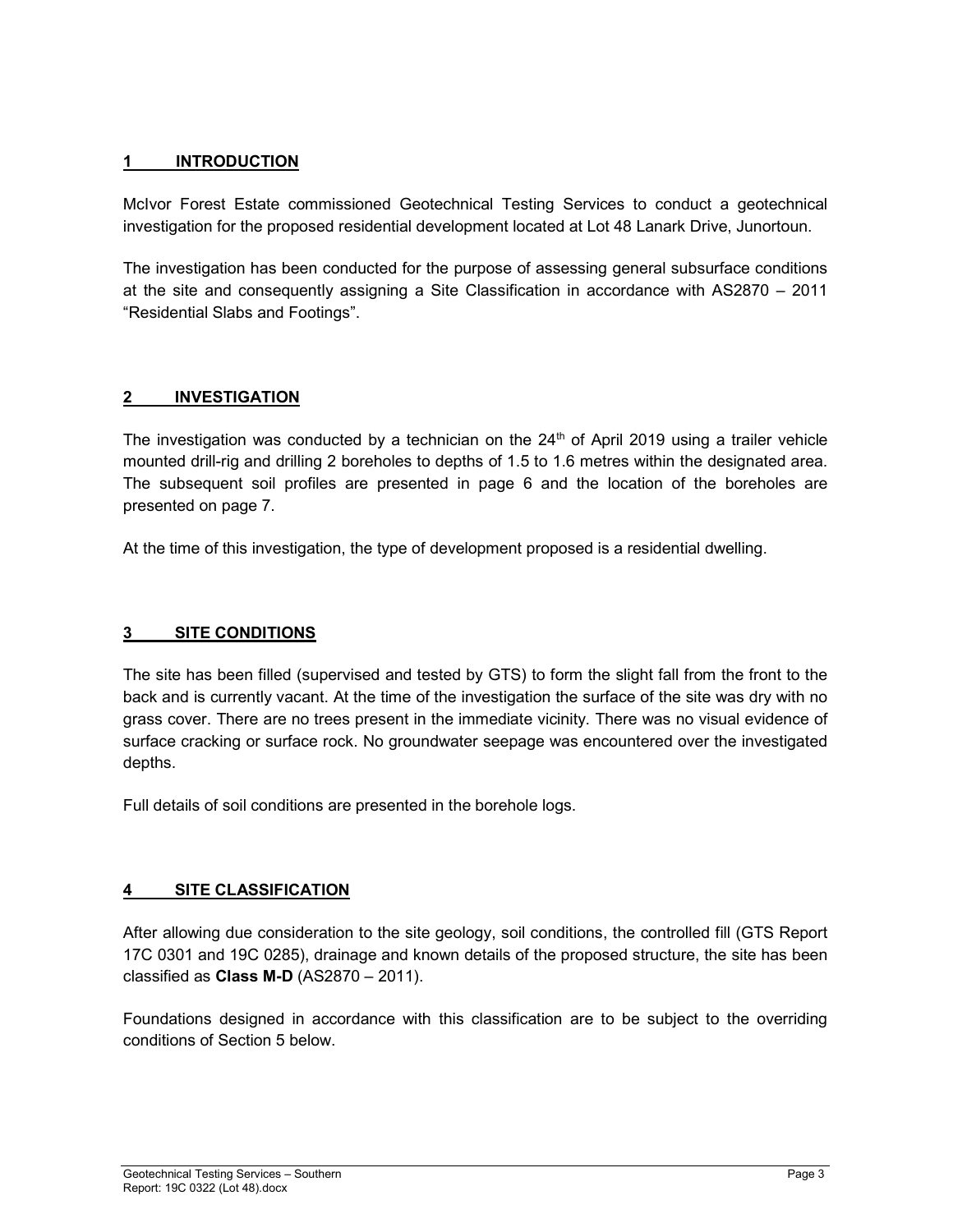#### 5 DISCUSSION

Particular attention should be paid to the design of footings as required by AS2870 – 2011.

In addition to the normal founding requirements arising from the above classification, particular conditions at the site dictate that the founding medium and minimum depth below existing surface levels for all footings should be as follows:

- Controlled FILL: Gravelly Sandy CLAY, low plasticity, pale brown, brown, off white, stiff
	- At depth below 0.0 metres in the region of BH1 and BH2

An allowable bearing pressure of 100kPa is available for edge beams, strips and stump footings founded as above. All foundations should extend a minimum of 100mm into the above founding material.

The proposed dwelling should be located a minimum distance of 1 x the mature height of all trees. This distance can be increased by 50 % for groups or lines of trees. If this distance is impeded then the size and distance from the dwelling of the tree(s) needs to be taken into account when designing the foundation.

#### 6 IMPORTANT NOTES ABOUT THIS REPORT

 The site classification presented in Section 4 assumes that the current natural drainage and infiltration conditions at the site will not be markedly affected by the proposed site development work. Care should therefore be taken to ensure that surface water is not permitted to collect adjacent to the structure and that significant changes to seasonal soil moisture equilibria do not develop as a result of service trench construction or tree root action.

 Attention is drawn to Appendix B of AS 2870 and CSIRO document, BTF 18 – "Foundation Maintenance and Footing Performance: A Homeowner's Guide" as a guide to maintenance requirement for the proposed structure.

 This is not a comprehensive investigation nor is it economic or practical to determine every subsurface feature on the site. Although this investigation indicates that soil conditions are relatively uniform across the site, it is recommended that the base of all footing excavations be inspected to ensure that the founding medium meets that requirements referenced herein with respect to type and strength of founding materials. If further variations in descriptions in soil types, colour or depths are discovered during construction, this office should be notified immediately so that potential influence on the footings may be assessed.

 The soil colours provided in the borehole logs attached may vary with soil moisture content and individual interpretation, therefore colour alone should not be used to identify these soils.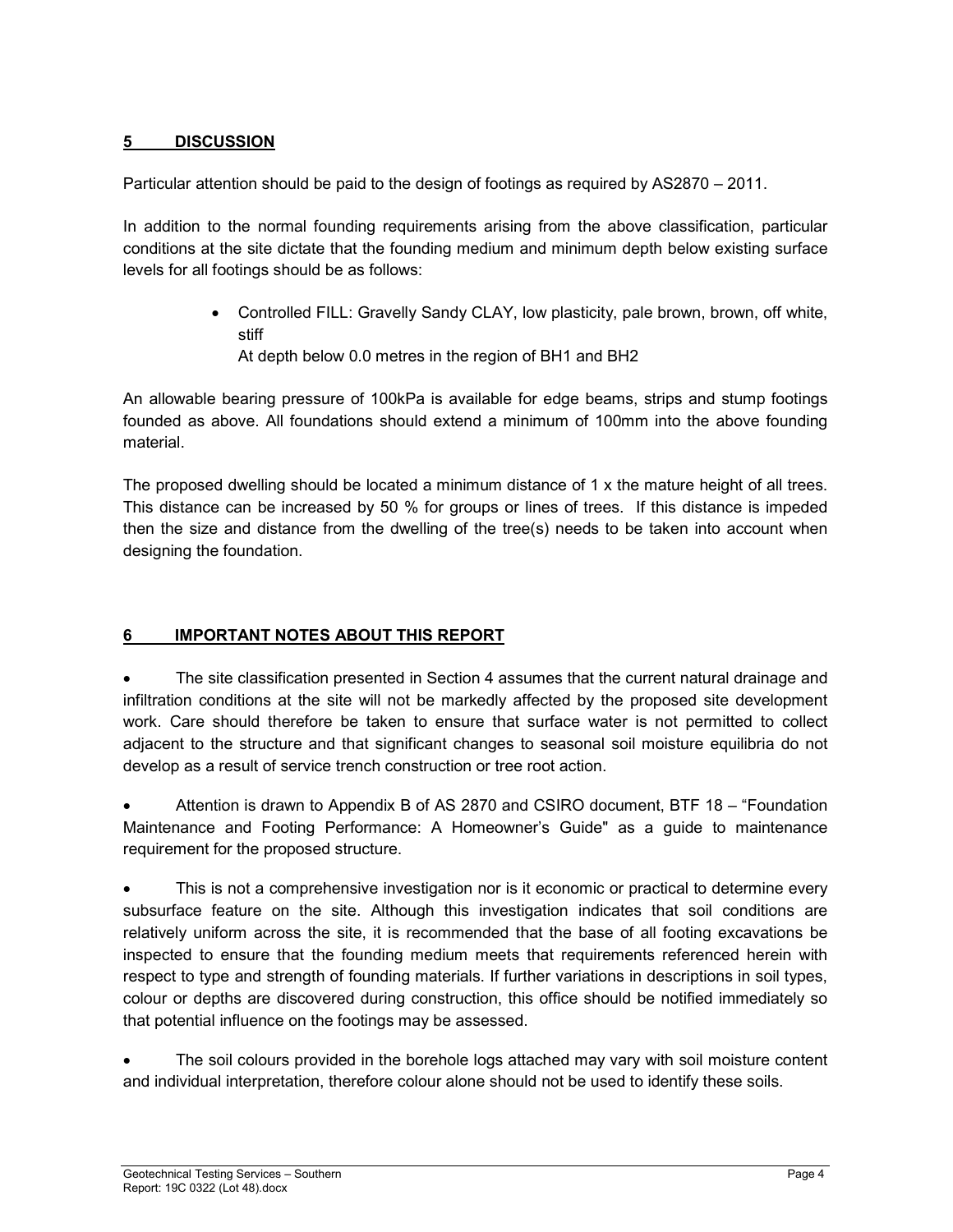Strength characteristics of soils often exhibit a large variation between wet and dry conditions. Soil characteristics of a soil profile are given on the soil conditions at the time of the investigation.

 In the event of significant earthworks being undertaken on the site after this investigation, this report may require an amendment if appropriate.

Should you have any further queries concerning these results, please do not hesitate to contact GTS on 03 5441 4881.

Benj Beatty (BA/BSc(Hons), MPA) Geotechnical Engineer – Ballarat District Manager

**Enclosed** Borehole Logs (Page 6) Site Map (Page 7)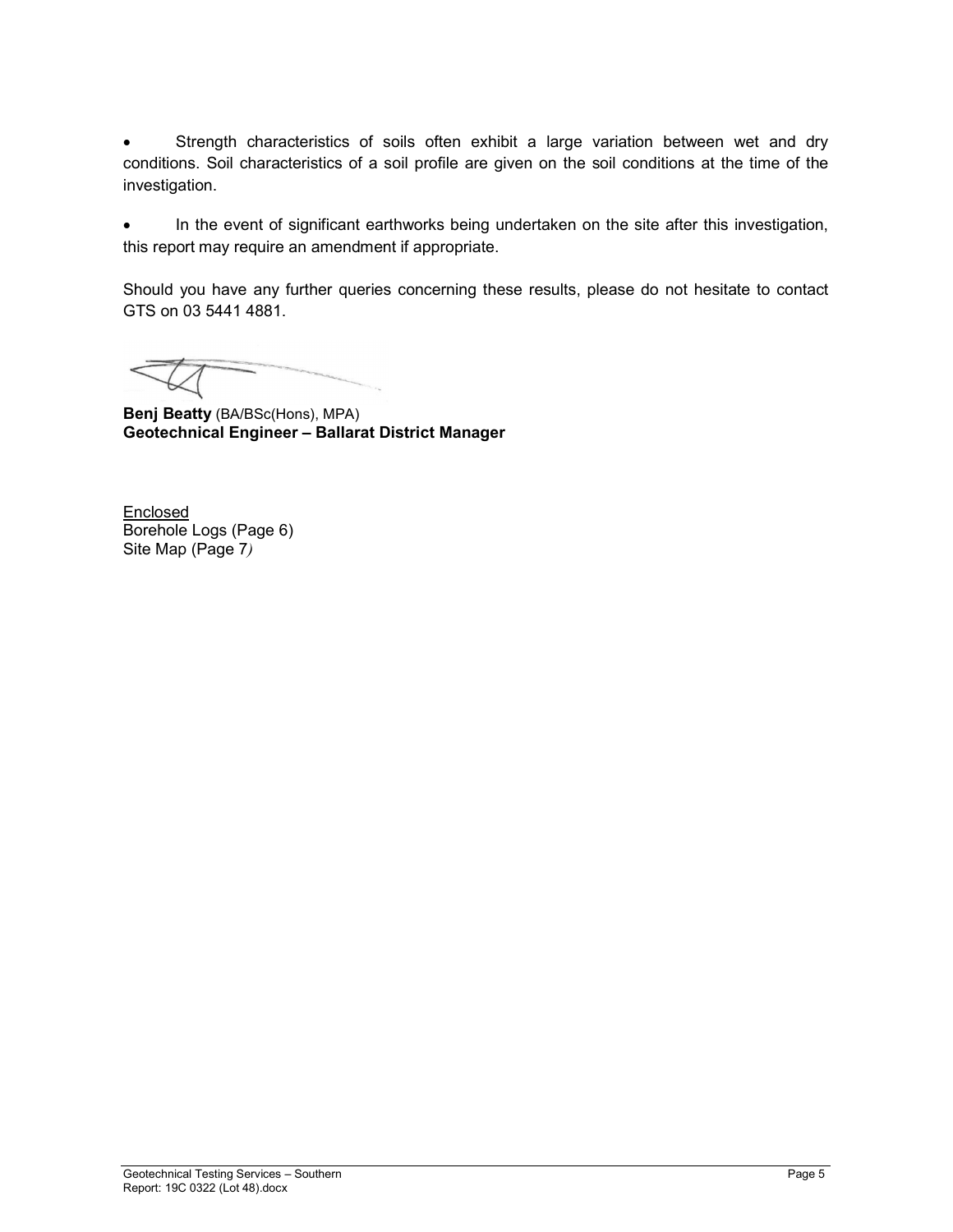

## Borehole Logs

| Client:  |                             | Borehole Log No.:      | $1 - 2$              |
|----------|-----------------------------|------------------------|----------------------|
|          | <b>McIvor Forest Estate</b> | Report Number:         | 19C 0322<br>(Lot 48) |
|          |                             | Date Drilled:          | 24/04/19             |
| Project: | Lot 48 Lanark Drive,        | Logged By:             | ТP                   |
|          | Junortoun                   | <b>Drilling Method</b> | AS                   |

| Profile<br>$(mm)$ : | Structure:<br>(see key) | <b>Material Description:</b>    | Moisture<br>Description: | Cohesion<br>Density: | Plasticity:              | Testing /<br>Sampling: |
|---------------------|-------------------------|---------------------------------|--------------------------|----------------------|--------------------------|------------------------|
| 0                   |                         | BH <sub>1</sub>                 |                          |                      |                          |                        |
| To                  | Controlled<br>FILL.     | <b>Gravelly Sandy CLAY</b>      | D-M                      | <b>St</b>            | Low                      |                        |
| 1000                |                         | Pale brown, brown, off white    |                          |                      |                          |                        |
| To                  | Soil                    | <b>Silty CLAY</b>               | M                        | <b>VSt</b>           | Medium                   |                        |
| 1400                | Profile                 | <b>Brown</b>                    |                          |                      |                          |                        |
| To                  | Rock                    | <b>SILTSTONE</b>                | D                        | S/Rock               | $\overline{\phantom{0}}$ |                        |
| 1600                |                         | Extremely weathered, pale brown |                          |                      |                          |                        |
| $\mathbf{0}$        |                         | BH <sub>2</sub>                 |                          |                      |                          |                        |
| To                  | Controlled<br>FILL.     | <b>Gravelly Silty CLAY</b>      | D-M                      | <b>St</b>            | Low                      |                        |
| 600                 |                         | Pale brown, brown               |                          |                      |                          |                        |
| To                  | Soil                    | <b>Silty CLAY</b>               | M                        | <b>VSt</b>           | Medium                   |                        |
| 850                 | Profile                 | Reddish brown, some charcoal    |                          |                      |                          |                        |
| To                  | Rock                    | <b>SILTSTONE</b>                | D                        | S/Rock               |                          |                        |
| 1500                |                         | Extremely weathered, pale brown |                          |                      |                          |                        |

Key:

| Drilling Method:    | <b>Moisture Condition</b> | Cohesion:        | Density:          | Testing/Sampling:                    |
|---------------------|---------------------------|------------------|-------------------|--------------------------------------|
| AS - Auger Screwing | D - Dry                   | VS - Very Soft   | VL - Very Loose   | PP - Pocket Penetrometer             |
| HA - Hand Auger     | M - Moist                 | S - Soft         | L - Loose         | V - Hand Vane Sheer                  |
|                     | W - Wet                   | F - Firm         | MD - Medium Dense | DCP - Dynamic Cone Penetrometer      |
|                     |                           | ST - Stiff       | D - Dense         | SPT - Standard Penetration Test      |
|                     |                           | VST - Very Stiff | VD - Very Dense   | US - Undisturbed Sampling            |
|                     |                           | H - Hard         |                   | DS - Disturbed Sampling              |
|                     |                           | VH - Very hard   |                   | * See notes on borelog location page |
|                     |                           |                  |                   |                                      |